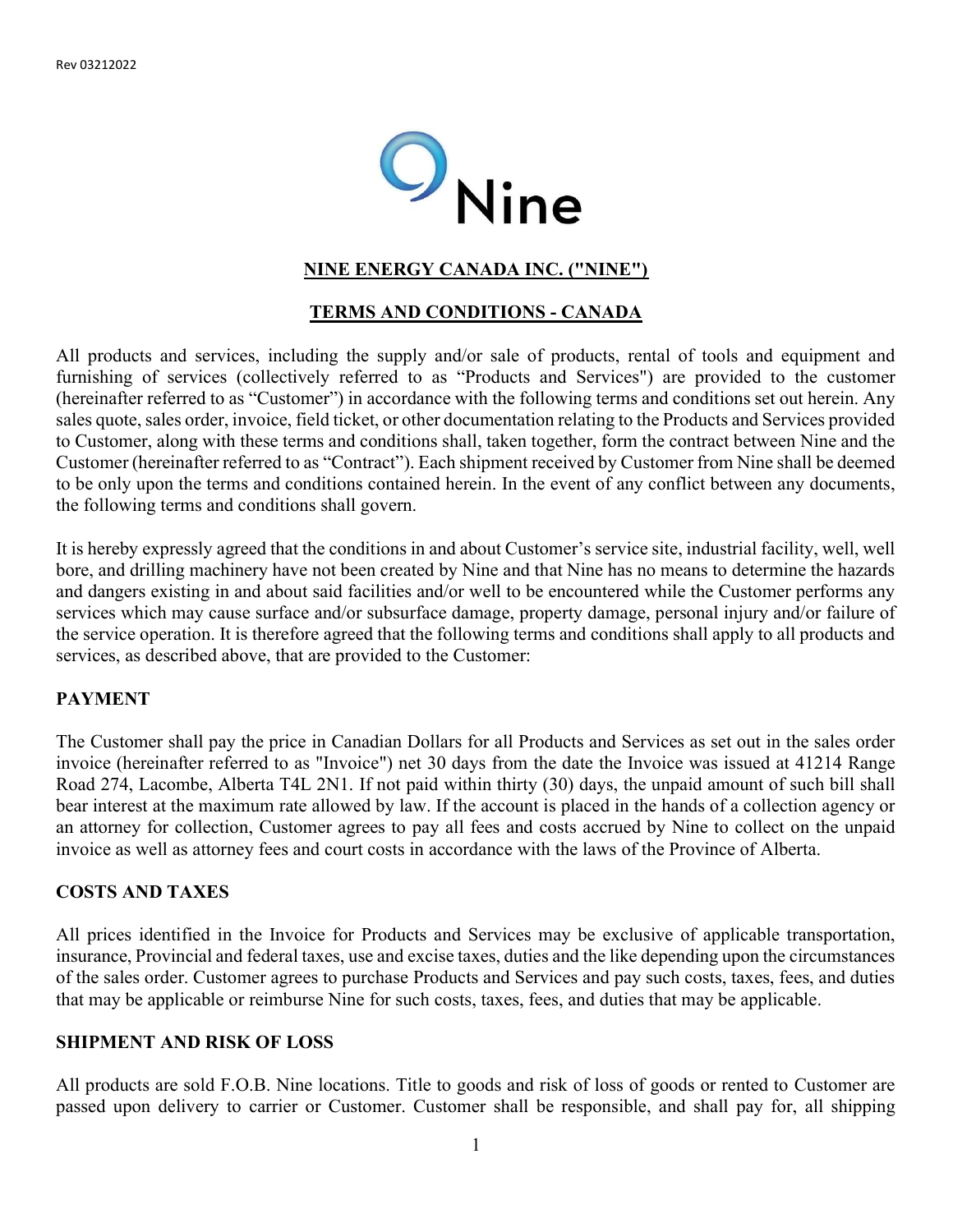arrangements including for crating, handling and delivery costs. Nine will coordinate shipping at the Customer's request; however, all costs incurred will be charged back to the Customer and the Customer will assume all risk of loss once the products leave Nine locations. If Nine coordinates shipping, Nine will attempt to ship products on the dates specified by the Customer; provided, however, that such delivery date shall be presumed to be approximate and Nine is not responsible for any damages, losses or costs incurred as a result of late delivery. Any claim for shipping loss, breakage or damage is the Customer's sole responsibility and should be made to the carrier.

# RENTAL TOOLS AND EQUIPMENT

Nine offers certain of its equipment to its customers on a rental basis. Rental charges commence when equipment leaves Nine locations and continues until returned thereto. If rental equipment is shipped, carried to or from the lease location, cost of freight will be charged at Nine cost. Such rentals are taken by the Customer on an "as is" basis and with the same warranty and warranty limitations as otherwise expressed in the WARRANTY AND LIMITATION OF LIABILITY section set forth below. Nine may replace and/or repair defective rental equipment, as required, in its sole discretion. All rental equipment is operated at the Customer's risk and the Customer shall be responsible for payment of any damage to or cost of repair or replacement of such rental equipment in accordance with Nine current pricing of such rental equipment, excepting normal wear and tear. Well conditions that prevent satisfactory operation of such rental equipment does not relieve Customer of the responsibility for payment for rental equipment. Rental equipment which is lost or not recoverable shall be charged to the Customer at current list prices.

## DESIGN MODIFICATIONS

Nine reserves the right to modify and improve the design and method or construction of any of its products without incurring any obligation to install such modification or improvement on products sold, manufactured or assembled prior to or after the modification or improvement is implemented.

## **SERVICES**

In the event Customer requests Nine to provide certain technical advisory services to assist Customer in the proper implementation and operation of any product, tool or equipment included in the Products and Services supplied by Nine, such advice shall be based upon Nine's experience in the field but is made without warranty, express or implied as more specifically described in the WARRANTY AND LIMITATION OF LIABILITY section set forth below. Notwithstanding the provision of any technical advisory services by a Nine representative, Customer retains complete control of the well and complete supervision of any operations performed in or about the well and Nine expressly disclaims any liability in connection with any technical advisory services. Nine makes no warranty concerning the effectiveness of the materials used, recommendations given, or the services rendered.

## REDRESS KITS

In the event Nine sends Customer a redress kit for Nine products, Nine expressly disclaims any liability in connection with Customer's use or misuse of the redress kit for Nine products. Nine's redress kits provided to Customers are made without warranty, express or implied as more specifically described in the WARRANTY AND LIMITATION OF LIABILITY section set forth below.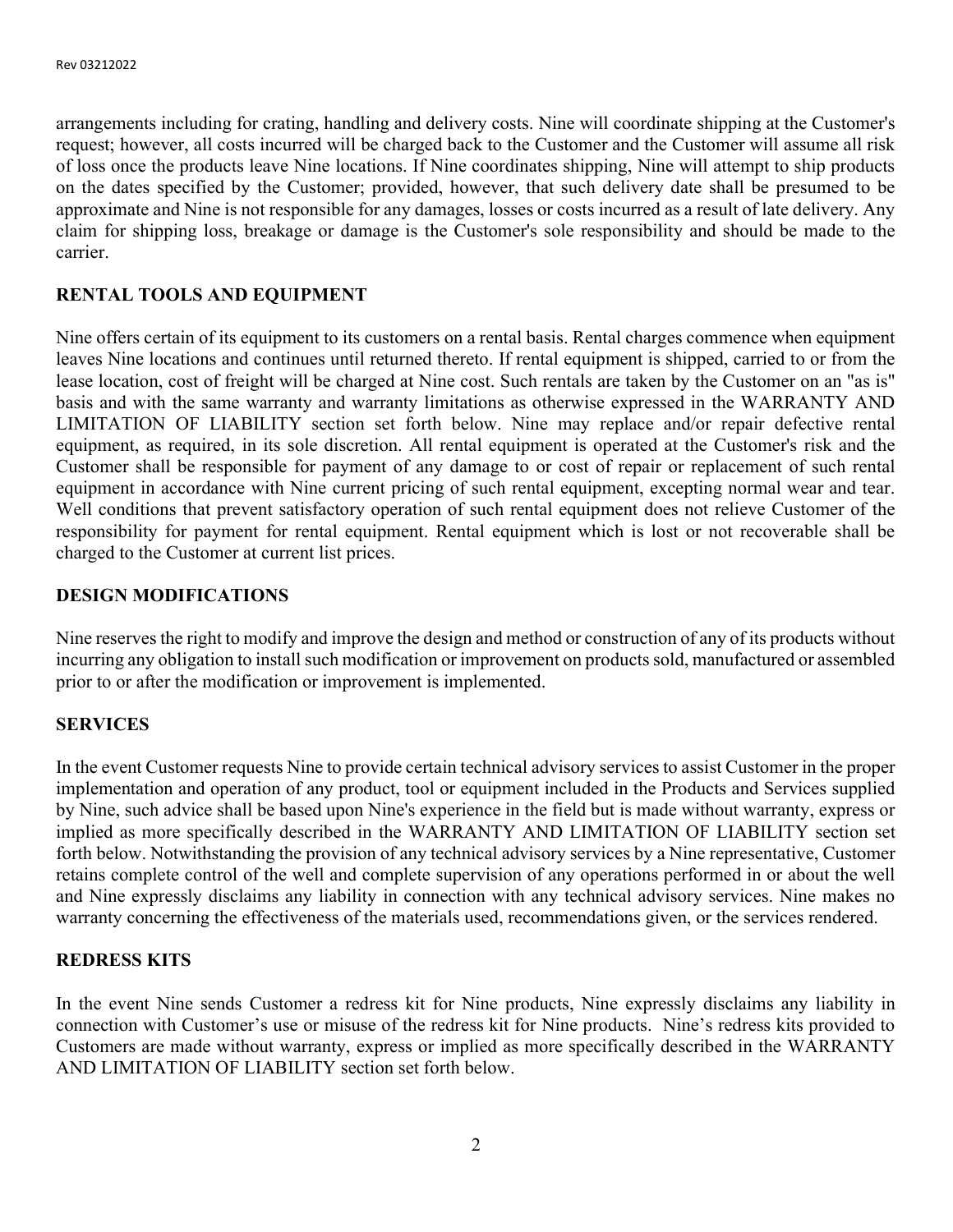## UNASSEMBLED TOOL KITS

In the event Nine sends Customer an unassembled tool kit for Nine products, Nine expressly disclaims any liability in connection with Customer's use or misuse of the unassembled tool kit for Nine products. Nine's unassembled tool kits provided to Customers are made without warranty, express or implied as more specifically described in the WARRANTY AND LIMITATION OF LIABILITY section set forth below.

## WARRANTY AND LIMITATION OF LIABILITY

Nine warrants that the products provided will be in substantial conformance with the proposal provided to Customer. With respect to tools and equipment rented hereunder, Nine warrants that such tools and equipment will be delivered to the Customer in serviceable condition. From the date of delivery of the products and for a period of two (2) months thereafter, the products shall be free from defects or defaults, provided that Customer gives notice to Nine of any such defect within ten (10) days of discovering the defect or default and provides the product to Nine for Nine's inspection to determine the validity of the warranty claim. Nine's obligation under this warranty shall not apply to any product or part thereof, which: (a) Customer does not properly store, install, use, or maintain; (b) Customer modifies, other than pursuant to Nine's written approval or instructions, if any, or subjects to testing not approved in writing by Nine; (c) Customer has subjected to any kind of misuse, detrimental exposure; (d) Customer has used product in a manner that is inconsistent with or beyond its intended purpose; or (e) has been involved in an accident. Nine's sole obligation and liability under this Agreement shall be limited to the repair or replacement of the product, or the refund of the purchase price at the Nine's sole option.

WITH RESPECT TO ANY PRODUCT SUPPLIED AND/OR SOLD TO CUSTOMER, NINE DISCLAIMS ALL OTHER WARRANTIES, EXPRESS, IMPLIED AND STATUTORY, INCLUDING, BUT NOT LIMITED TO, THE IMPLIED WARRANTIES OF MERCHANTABILITY, FITNESS FOR A PARTICULAR PURPOSE, AND QUALITY OR PERFORMANCE. NINE HEREBY DISCLAIMS AND THE CUSTOMER HEREBY RELEASES NINE FROM ALL LIABILITY IN CONTRACT (OTHER THAN FOR BREACH OF AN EXPRESS TERM), WARRANTY, TORT OR OTHERWISE, TO THE CUSTOMER OR ANY OTHER PERSON CLAIMING THROUGH OR UNDER THE CUSTOMER, FOR ANY DAMAGES, COSTS, EXPENSES, CLAIMS, PROCEEDINGS, OR ACTIONS, WHETHER CONSEQUENTIAL OR INCIDENTAL, DIRECT OR INDIRECT, SPECIAL OR GENERAL AND HOWEVER CAUSED (COLLECTIVELY REFERRED TO AS "CLAIMS"), AND IN NO EVENT SHALL NINE BE LIABLE THEREFOR, EVEN THOUGH NINE MAY HAVE BEEN ADVISED OR MAY OTHERWISE KNOW OF THE POSSIBILITY OF SUCH CLAIMS. FURTHER, UNLESS SPECIFICALLY CAUSED BY WILFULL MISCONDUCT OR GROSS NEGLIGENCE, NINE SHALL NOT BE RESPONSIBLE FOR DAMAGE OR LOSS TO ANY RESERVOIR, ANY SUBSURFACE DAMAGE, ANY SURFACE DAMAGE, OR FOR WELL BLOW-OUT, EVEN IF SUCH DAMAGE OR LOSS IS CAUSED BY THE NEGLIGENCE OF NINE ALONE OR IN CONJUNCTION WITH THE NEGLIGENCE OF CUSTOMER OR ANY THIRD PARTY. IN NO EVENT SHALL NINE BE LIABLE FOR ANY SPECIAL, INCIDENTAL, INDIRECT OR CONSEQUENTIAL DAMAGES OF ANY KIND ARISING FROM THE PRODUCTS AND SERVICES, NOR SHALL NINE BE LIABLE FOR CUSTOMER'S ATTORNEY'S FEES. IN NO EVENT SHALL NINE BE LIABLE FOR ANY ENVIRONMENTAL DAMAGE AND CUSTOMER SHALL INDEMNIFY NINE FOR ANY ENVIRONMENTAL LIABILITY INCURRED BY NINE ARISING OUT OF NINE SUPPLY AND/OR SALE OF PRODUCTS AND SERVICES TO CUSTOMER. NOTWITHSTANDING THE ABOVE, NINE SHALL IN NO EVENT BE LIABLE FOR AN AMOUNT GREATER THAN THE AMOUNT THE CUSTOMER PAID TO NINE UNDER THE SPECIFIC PROPOSAL FOR SUCH PRODUCTS AND SERVICES. IN NO EVENT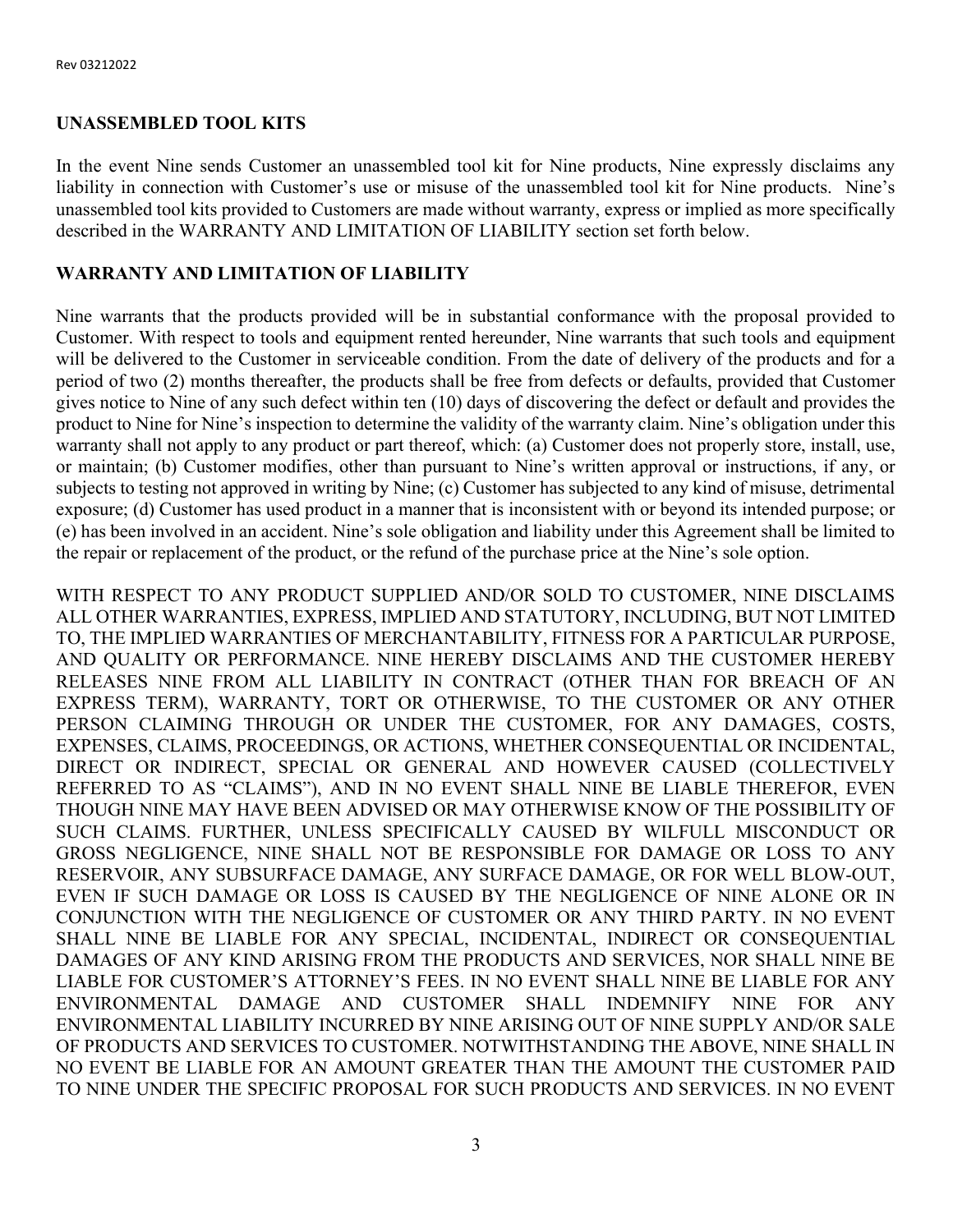SHALL NINE BE LIABLE FOR SPECIAL, INCIDENTAL, INDIRECT, PUNITIVE OR CONSEQUENTIAL DAMAGES, WHICH CUSTOMER MAY INCUR.

WITH RESPECT TO ANY PRODUCT SUPPLIED AND/OR SOLD TO CUSTOMER BY NINE THAT IS CUSTOMIZED, ALTERED AND/OR MODIFIED BY CUSTOMER, NINE HEREBY EXPRESSLY DISCLAIMS AND THE CUSTOMER OR ANY OTHER PERSON CLAIMING THROUGH OR UNDER THE CUSTOMER HEREBY RELEASES NINE FROM ALL LIABILITY FOR ANY DAMAGES, COSTS, EXPENSES, CLAIMS, OR ACTIONS ARISING FROM CUSTOMER OR ANY OTHER PERSON CLAIMING THROUGH OR UNDER THE CUSTOMER'S USE OF SUCH CUSTOMIZED, ALTERED, AND/OR MODIFIED PRODUCT.

## INDEMNIFICATION

CUSTOMER AGREES TO INDEMNIFY NINE FROM ANY AND ALL DAMAGE TO, OR LOSS OR DESTRUCTION OF CUSTOMER'S OR ITS CONTRACTOR'S EQUIPMENT, DRILL PIPE, IN HOLE EQUIPMENT, WELL BORE, PROPERTY RIGHT IN OR TO OIL, GAS, OR OTHER MINERAL SUBSTANCES, RESERVOIR, STRATA OR LEASEHOLD INTEREST, AND ANY CONTAMINATION, AGGRAVATION, TRANSPORT, OR THE EXISTENCE OF POLLUTION, HAZARDOUS MATERIALS, CHEMICALS, HYDRO CARBONS OR SIMILAR SUBSTANCES REGULATED BY ANY GOVERNMENTAL AUTHORITY ARISING FROM NINE'S SUPPLY AND/OR SALE OF ANY PRODUCTS AND SERVICES HEREUNDER. IN ADDITION, EACH PARTY, ON BEHALF OF ITSELF, ITS SUCCESSORS AND ASSIGNS, AGREES TO THE EXTENT OF ITS RESPONSIBILITY TO DEFEND, INDEMNIFY AND HOLD HARMLESS THE OTHER PARTY AGAINST ANY AND ALL LIABILITY TO OR CLAIMS OF THIRD PARTIES (TOGETHER WITH ALL REASONABLE LEGAL AND INVESTIGATIVE COSTS RELATING THERETO) FOR PHYSICAL INJURY TO OR DEATH OF ANY PERSON(S) AND FOR LOSS OF OR DAMAGE TO ANY TANGIBLE PROPERTY OCCURRING IN CONNECTION WITH THE PRODUCTS AND SERVICES OR THE PERFORMANCE OF OBLIGATIONS OR THE EXERCISE OF RIGHTS HEREUNDER, TO THE EXTENT SUCH INJURY OR DEATH OR LOSS OF OR DAMAGE TO PROPERTY RESULTS FROM THE NEGLIGENT ACTS OF THE INDEMNIFYING PARTY, ITS AGENTS, EMPLOYEES OR CONTRACTORS.

If any Party entitled to indemnification hereunder (hereinafter referred to as "Indemnified Party") intends to seek indemnification under this Section from any other party (hereinafter referred to as "Indemnifying Party") with respect to any action or claim, the Indemnified Party shall promptly give the Indemnifying Party written notice of such claim or action. The Indemnifying Party shall have no liability under this Section for any claim or action for which such notice is not provided, except to the extent the failure to give such notice does not actually materially prejudice the Indemnifying Party. The Indemnifying Party shall have the right to assume the defense of any such claim or action with counsel designated by the Indemnifying Party and reasonably satisfactory to the Indemnified Party; provided, however, that if the defendants in any such action include both the Indemnified Party and the Indemnifying Party, and the Indemnified Party shall have reasonably concluded that there may be legal defenses available to it which are different from or additional to those available to the Indemnifying Party, the Indemnified Party shall have the right to select separate counsel to assert such legal defenses and to otherwise participate in the defense of such action on behalf of such Indemnified Party. Should any Indemnified Party be entitled to indemnification under this Section as a result of a claim or action by a third party, and should the Indemnifying Party fail to assume the defense of such claim or action, the Indemnified Party may, at the expense of the Indemnifying Party, contest (or, with the prior consent, not to be unreasonably withheld or delayed, of the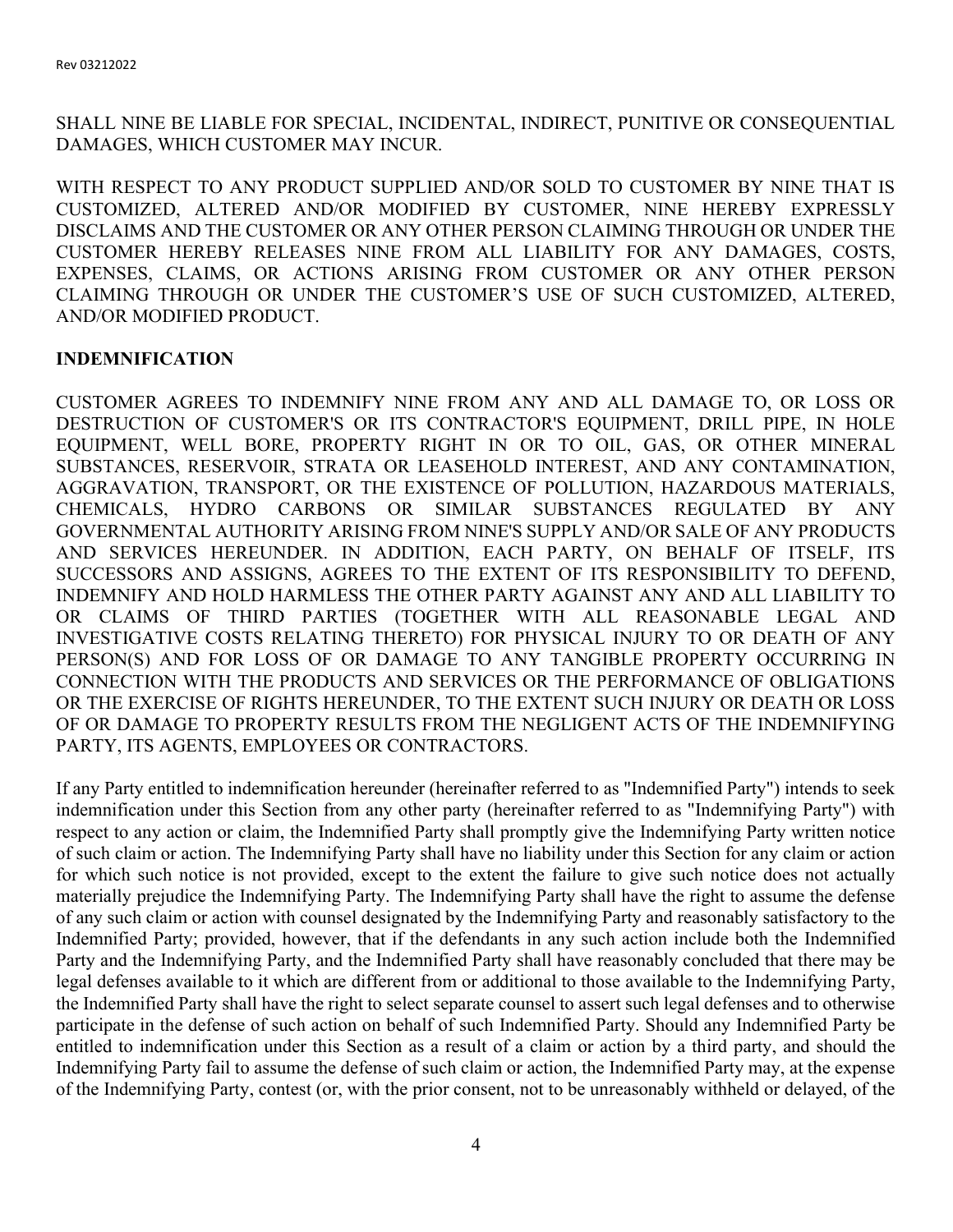Indemnifying Party, settle) such claim or action. Except to the extent expressly provided herein, no Indemnified Party shall settle any claim or action with respect to which it has sought or intends to seek indemnification pursuant to this Section without the prior written consent of the Indemnifying Party, which consent shall not be unreasonably withheld or delayed.

## INTELLECTUAL PROPERTY

Nine Products and Services that are supplied and/or sold to Customer remain the proprietary property of Nine and shall not be repaired or modified without Nine's consent. Nine's proprietary Products and Services, including equipment, shall not be copied or duplicated by Customer. Customer agrees to hold Nine harmless from patent infringement claims resulting from Nine's compliance with designs and/or specifications furnished by Customer. The Customer acknowledges and agrees that Nine may own intellectual property rights in and to the products, including patents and trademarks used in connection therewith, and that nothing in these terms shall be deemed, implied or construed to grant any intellectual property rights whatsoever in or to the products, services, or otherwise including any patents or trademarks used in connection therewith. Without restricting the generality of the foregoing, all right, title and interest in and to the products is and shall remain the exclusive property of Nine and no title, interest, license or any right respecting the Products and Services is or has been granted to the customer by implication or otherwise. Nine agrees to assume the defense of any suit for infringement of any foreign patents brought against Customer to the extent such suit claims infringement of Nine's patented or patent pending products provided that Customer notifies Nine within ten (10) days of service of a claim thereon and Nine is given complete control of the defense of such suit, including the right to defend, settle and make changes in the product for the purpose of avoiding infringement.

## CONFIDENTIAL INFORMATION

Customer agrees to keep all information and documents received by Customer from Nine ("the Confidential Information") in the conduct of Services performed or Products sold and received under this Agreement confidential and agrees that neither it nor anyone on its behalf will disclose such information without the express written consent of Nine's designated representative. The Customer shall safeguard Confidential Information with at least the same degree of care that it uses to safeguard its own confidential, proprietary, and trade secret information. Customer fully understands, acknowledges and agrees that this confidentiality provision is an essential part of this Agreement and that any breach of confidentiality will be a breach of this Agreement.

## MODIFICATIONS TO RENTAL EQUIPMENT

All modifications requested by the Customer and made by Nine to its rental equipment, shall be paid for by the Customer including any restorations required to return any such equipment to original form. All special tooling and related items shall be and remain the property of Nine.

## RETURN AND REFUND

Before returning any products, you must obtain a Return Material Authorization number ("RMA") by calling Nine Energy Canada or emailing david.mottus@nineenergyservice.com. When requesting a RMA please provide the following information: number of tools being returned, part numbers, batch numbers and reason for return. A Nine representative will provide you with a RMA number which will need to be placed on the return label along with "ATTN: Returns."